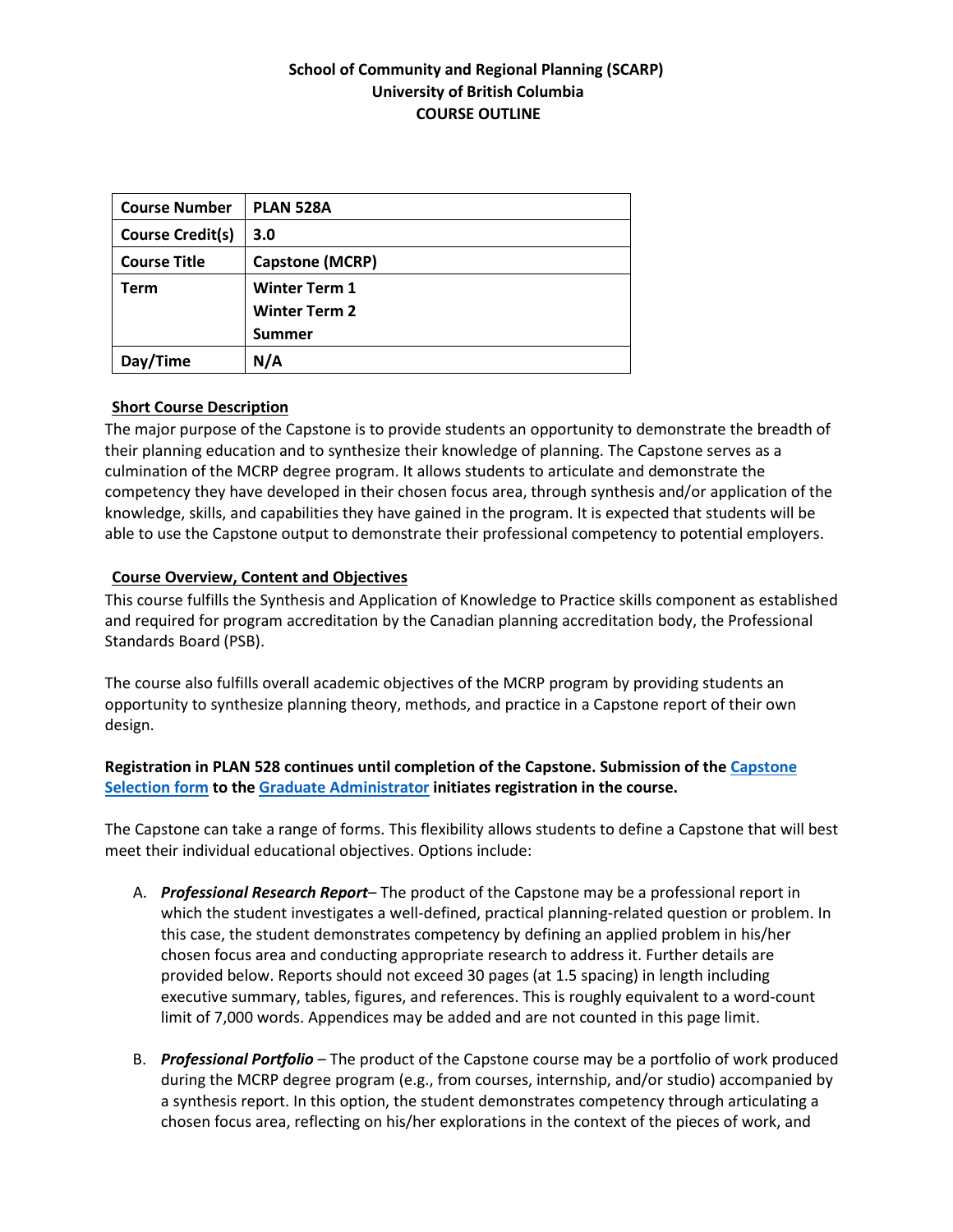synthesizing various strands of thought into a cohesive, integrated approach to planning. The portfolio should include information to contextualize each piece of work, such as goals, outputs, and the specific role of the student in the case of team projects. The synthesis report should integrate knowledge developed in several learning environments at SCARP. The synthesis report should be approximately 5 to 10 pages in length (at 1.5 spacing), not exceeding 3,000 words.

Examples of the professional research report option include:

- *An internship extension report*  A written report that builds on the student's internship experience. This could involve, for example, analyzing data that had been collected during the internship.
- *A studio extension report*  A written report that builds on the student's studio experience. This could involve addressing a problem that is related to but outside the scope of the clientdefined studio project.
- *An independent research report* A professional report that involves independent research outside the scope of courses, internship, or studio. The report may be undertaken for a real or hypothetical client. In some cases, it may be appropriate to conduct time-intensive activities that exceed the expectations of the 3-credit Capstone course; for example, a student may need to conduct a thorough literature review in an area where courses were not available. In these cases, a student may choose to take a Directed Study course (PLAN 550, 3 credits) in conjunction with the Capstone, particularly if this helps with meeting the 48-credit MCRP requirement.
- C. *Alternative form -* With the approval of the Faculty Advisor, a student may complete the Capstone in an alternative form, such as a film, other multi-media product, or website. The Capstone product must be commensurate with the portfolio or research report options in terms of general content and depth of exploration, and must be accompanied by a paper of approximately 5 to 10 pages in length (at 1.5 spacing), not exceeding 3,000 words.

### **Capstone Advising**

Each student's Capstone Project or Portfolio is supervised by his/her assigned Faculty Advisor. Faculty Advisors will advise students regarding all phases of the Capstone, including which Capstone option to pursue.

For the Capstone Project option, the Faculty Advisor advises on topic selection, project design, data collection and analysis, and finalizing the report. For the Capstone Portfolio option, the Faculty Advisor advises on the selection, representation and synthesis of course outputs and the development of the portfolio narrative. The Faculty Advisor grades the Capstone Project or Portfolio and provides feedback.

### **Timeline**

Students must decide on the topic and format of their Capstone in their second year in the program and be expected to start their Capstone no later than the start of Year 2 Summer. This timeframe allows students to consider the Capstone after having some understanding of what their studio projects will entail.

Students are expected to meet with their Faculty Advisor in Year 2 Term 2 to discuss their Capstone topic and format. This procedure is formalized by completing a **[Capstone Selection form.](https://scarp.ubc.ca/sites/scarp.ubc.ca/files/Capstone%20Selection%20Form_0.pdf)** The Faculty Advisor must indicate his/her agreement to oversee the Capstone by signing the student's Capstone form. The form and outline (as appropriate; one page is adequate) must be submitted to the Graduate [Administrator](mailto:grad.scarp@ubc.ca) to initiate registration in the Capstone course, PLAN 528A.

There will be set deadlines in April (to graduate in May) and August (to graduate in November) for students to submit their Capstones. If students complete their Capstones in April (to graduate in May),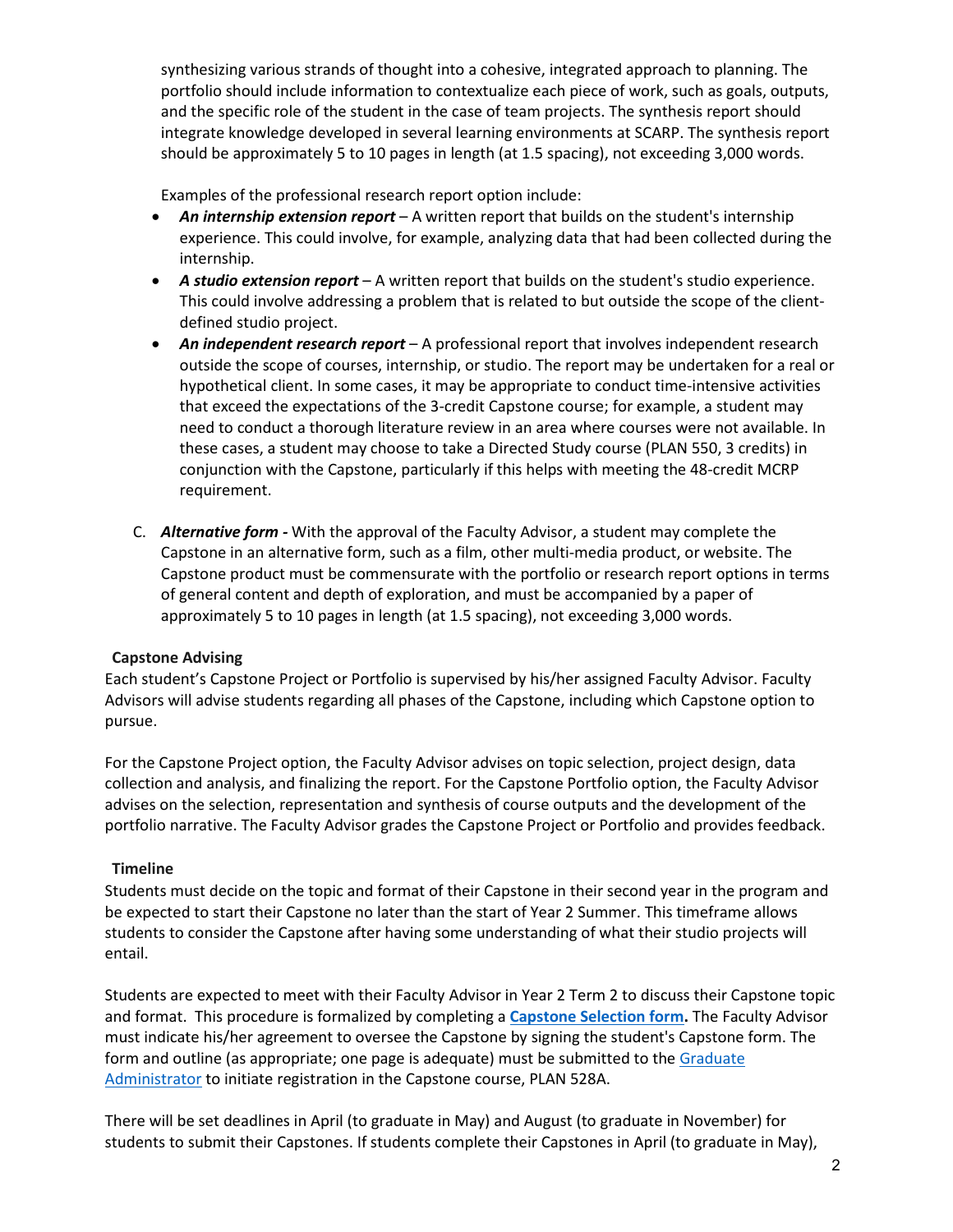they will still be required to pay the  $6<sup>th</sup>$  term of installment fees (tuition and student fees) for the following Summer Session. Students who are unable to complete their Capstones by the end of their second year must consult with the MCRP Program Chair to determine an alternative deadline for completion.

Students may volunteer to make a short presentation on their Capstone report or portfolio on a date determined by the MCRP Program Chair.

### **Evaluation Criteria and Grading**

The following serves to clarify expectations and grading criteria for the MCRP Capstone (PLAN 528A, 3 credits), including how assessment would differ between the professional portfolio and professional research report options.

### **Criteria and Expectations**

### **Professional Research Report**

The product of the Capstone may be a professional report in which the student investigates a welldefined, practical planning-related question or problem. Reports should not exceed 30 pages (at 1.5 spacing) in length including executive summary, tables, figures, and references. This is roughly equivalent to a word-count limit of 7,000 words. Appendices may be added and are not counted in this page limit. Grading criteria and expectations are as follows:

- *Context*  The report should briefly describe the context for the study, including the client (either real or hypothetical), the need for applied research, and other relevant background.
- *Problem definition* The report should identify a clear, answerable research question(s).
- *Research design*  The overall research design should be clear, coherent, appropriate, and justified. It should demonstrate the student's familiarity with the relevant literature.
- *Analysis*  The research should be well executed and sufficiently described. Data collection and analysis should be consistent with the research design and competently conducted.
- *Recommendations*  Findings from the study should be used to support actionable recommendations.
- *Communication* Ideas should be communicated effectively. The report should be clearly and professionally written.

Students who undertake the Professional Research Report option may volunteer to make a short presentation on their Capstone reports on a set date to be determined by the MCRP Program Chair. This presentation will not be graded.

### **Professional Portfolio**

The product of the Capstone course may be a portfolio of work produced during the MCRP degree program accompanied by a synthesis report. The portfolio should include information to contextualize each piece of work, such as goals, outputs, and the specific role of the student in the case of team projects. No restrictions are made on the number of pieces of work to be included. Students are encouraged to revise and improve key outputs as informed by instructor feedback, relevant insights and skills gained from other courses, and personal reflections. Students should take the opportunity to elevate the quality of previous work and to present their best work. The synthesis report should integrate knowledge developed in several learning environments at SCARP. The synthesis report should be approximately 5 to 10 pages in length (at 1.5 spacing), not exceeding 3,000 words.

## *Portfolio content*

 *Variety* – The portfolio should include pieces of work that have been developed in several learning environments at SCARP (e.g., different courses, studio, internship).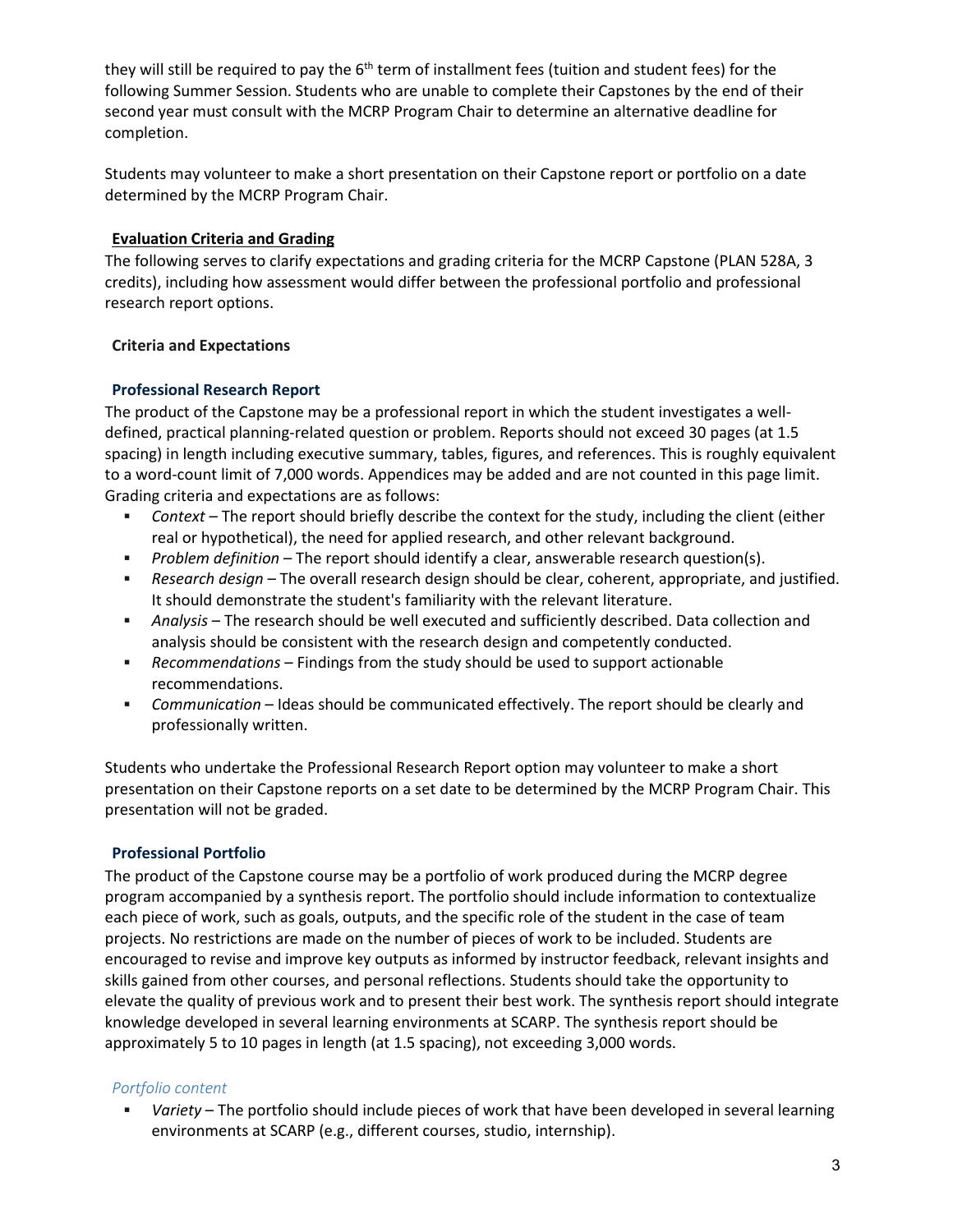- *Documentation*  The portfolio should include information to contextualize each piece of work, such as learning environment, goals, outputs, and the specific role of the student in the case of team projects. The documentation should note any improvements that have been made, such as revisions to a course paper or project.
- *Organization* The portfolio should be well organized, with a clear structure that fits the narrative of the synthesis report.
- *Presentation* The portfolio should have an attractive, professional presentation.

#### *Synthesis report*

- *Synthesis*  The student should articulate a vision and cohesive, integrated approach to his/her chosen focus area in planning, illustrated through reference to the pieces of work in the portfolio and the knowledge, skills, and experience gained in the program. This synthesis should enable the portfolio to be understood as more than the sum of the individual pieces of work.
- *Relation to theory*  The synthesis report should indicate the student's awareness of planningrelated theory and research related to the chosen focus area. The student should be able to articulate his/her perspective on planning in relation to the larger literature.
- *Relevance to practice*  The report should discuss the relevance of the student's vision, ideas, approach, and pieces of work to planning practice, considered broadly.
- *Self-reflection*  The report should provide evidence of realistic and constructive self-reflection.
- **Communication Ideas should be communicated effectively. The report should be clearly and** professionally written.

### **Alternative forms**

With the approval of the faculty advisor, a student may complete the Capstone in an alternative form, such as a film, other multi-media product, or website, accompanied by a paper. The Capstone product must be commensurate with the portfolio or research report options in terms of general content and depth of exploration, and must be accompanied by a paper of approximately 5 to 10 pages in length (at 1.5 spacing), not exceeding 3,000 words. In this case, the Faculty Advisor and student should discuss appropriate assessment criteria, which are expected to be consistent with the learning objectives of the Capstone.

| Letter<br>grade | <b>Numerical</b><br>grade | Description | Explanation                                                                                                                             |
|-----------------|---------------------------|-------------|-----------------------------------------------------------------------------------------------------------------------------------------|
| A+              | 95-100%                   | Outstanding | Extraordinary performance. Extremely professional,<br>thorough, original, and insightful.                                               |
| A+              | 90-94%                    | Excellent   | Consistently high quality work. Substantially<br>exceeds expectations of SCARP students.<br>Performance better than that of most peers. |
| Α               | 85-89%                    | Very good   | Fully meets and occasionally exceeds expectations<br>of SCARP students. Work conducted on time,<br>competently, and professionally.     |

#### **Grading**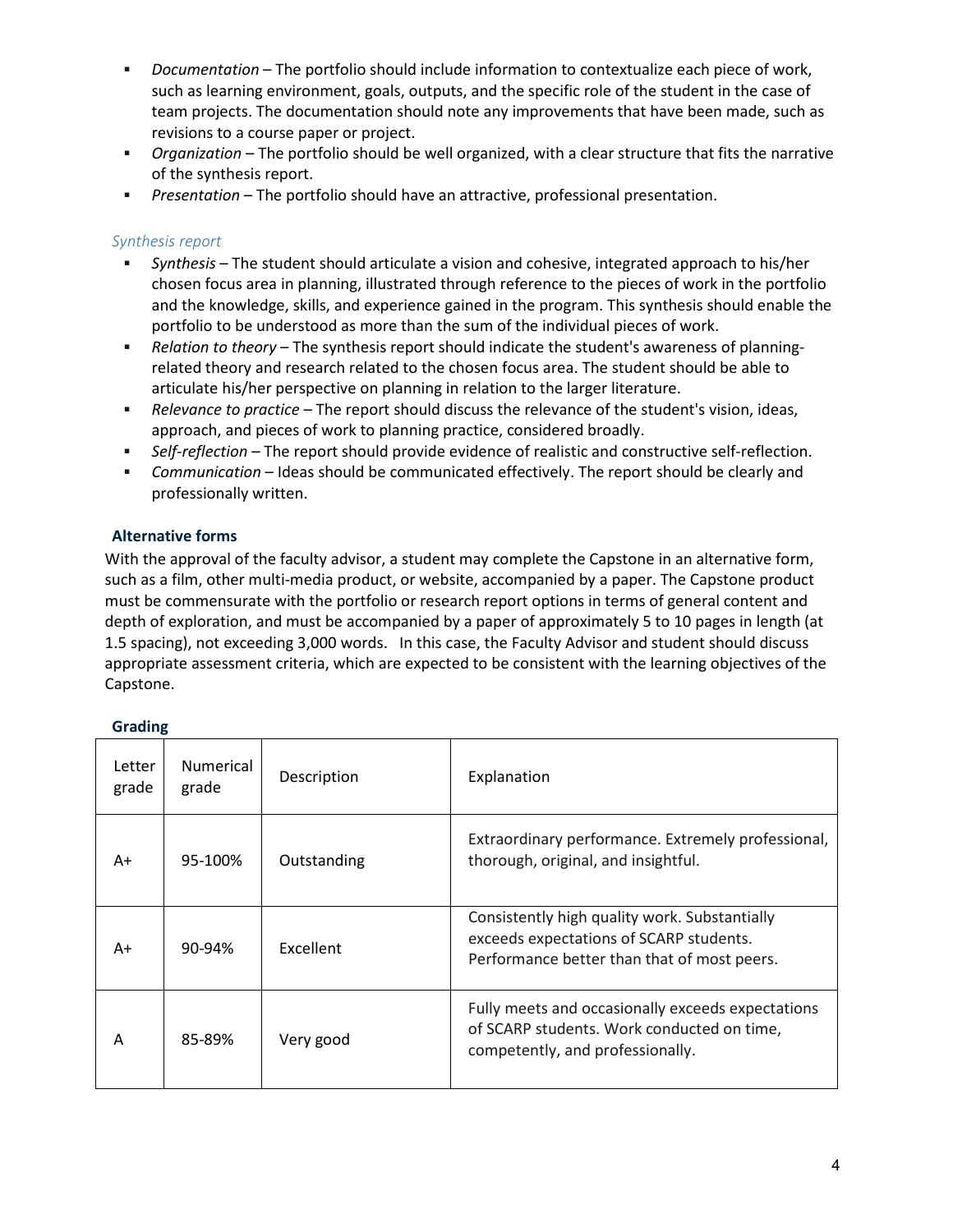| A-    | 80-84% | Good                 | Generally meets expectations of SCARP students.                                                                                                           |
|-------|--------|----------------------|-----------------------------------------------------------------------------------------------------------------------------------------------------------|
| $B+$  | 76-79% | Fair                 | Some deficiencies; e.g., capstone submission late,<br>instructions not followed, writing lacking<br>professionalism, analysis superficial or problematic. |
| B     | 72-75% | Fair                 |                                                                                                                                                           |
| $B -$ | 68-71% | Fair                 |                                                                                                                                                           |
| $C+$  | 64-67% | Serious deficiencies | Serious deficiencies in work.                                                                                                                             |
| C     | 60-63% | Marginally pass      |                                                                                                                                                           |
| F     | 0-59%  | Fail                 | Does not meet minimum expectations.                                                                                                                       |

# **Course Schedule**

Students are expected to complete their Capstones by the end of their second year of their program. Students who are unable to complete their Capstones by the end of their second year must consult with the MCRP Program Chair to determine an alternative deadline for completion.

## **Presentations**

Students may volunteer to make a short presentation on their Capstone to the School and other invited guests. The objectives of the presentations are to inform the School of the results of the student's work and to demonstrate his/her presentation skills in a context that simulates common characteristics of professional practice. The Chair of the MCRP program chairs the proceedings.

Students will be expected to notify the Graduate Administrator of their interest to present their Capstone, who will then coordinate with the MCRP Program Chair to determine the presentation date.

## **Submission**

Students submit a final copy of their Capstone to their Faculty Advisor and a grade is communicated to the Graduate Administrator for the student's academic record. If the Faculty Advisor feels that the Capstone is of highest quality to be published in [cIRcle,](http://circle.ubc.ca/) UBC's open access digital repository for published and unpublished material created by the UBC community and its partners, he/she will notify the Graduate Administrator. The Graduate Administrator will contact the nominated student on the processes involved in publishing their Capstone in cIRcle.

## **Additional Resources**

UBC has numerous research, pedagogical and health resources available to students throughout their degree program. Students are encouraged to become familiar with the broad spectrum of resources that UBC has available to them. These include the following:

- [Centre for Teaching, Learning and Technology \(CTLT\)](https://ctlt.ubc.ca/)
- [Irving K. Barber Learning Centre](https://ikblc.ubc.ca/)
- [Centre for Writing and Scholarly Communication](https://learningcommons.ubc.ca/improve-your-writing/)
- [Student Health Service](https://students.ubc.ca/health/student-health-service)
- [Counselling Services](https://students.ubc.ca/health/counselling-services)

### **UBC Centre of Accessibility**

Students are to inform the Faculty Advisor as soon as possible if they require access and diversity accommodation of any kind. Please visit the [UBC Centre of Accessibility](https://students.ubc.ca/about-student-services/centre-for-accessibility) for more information on campus